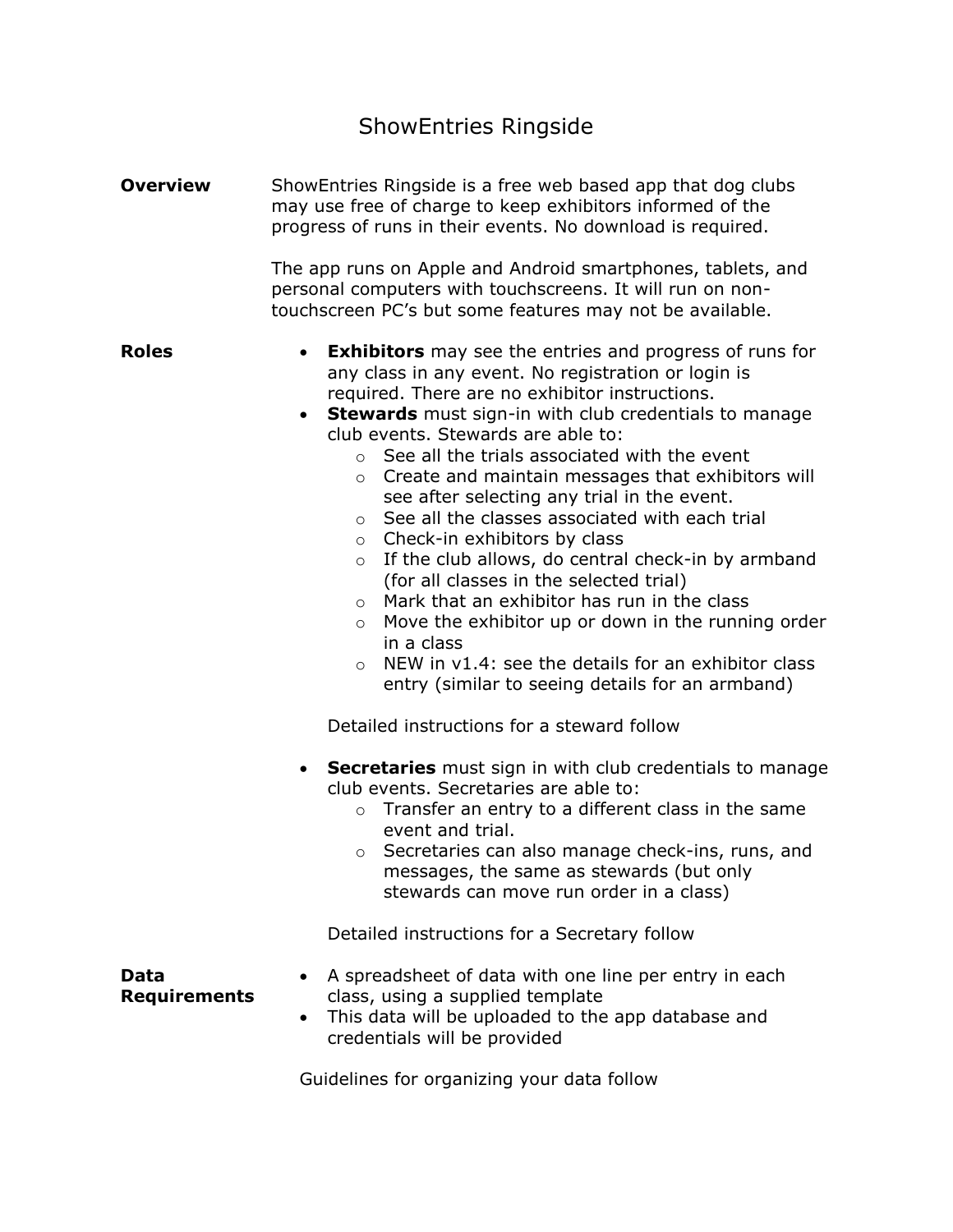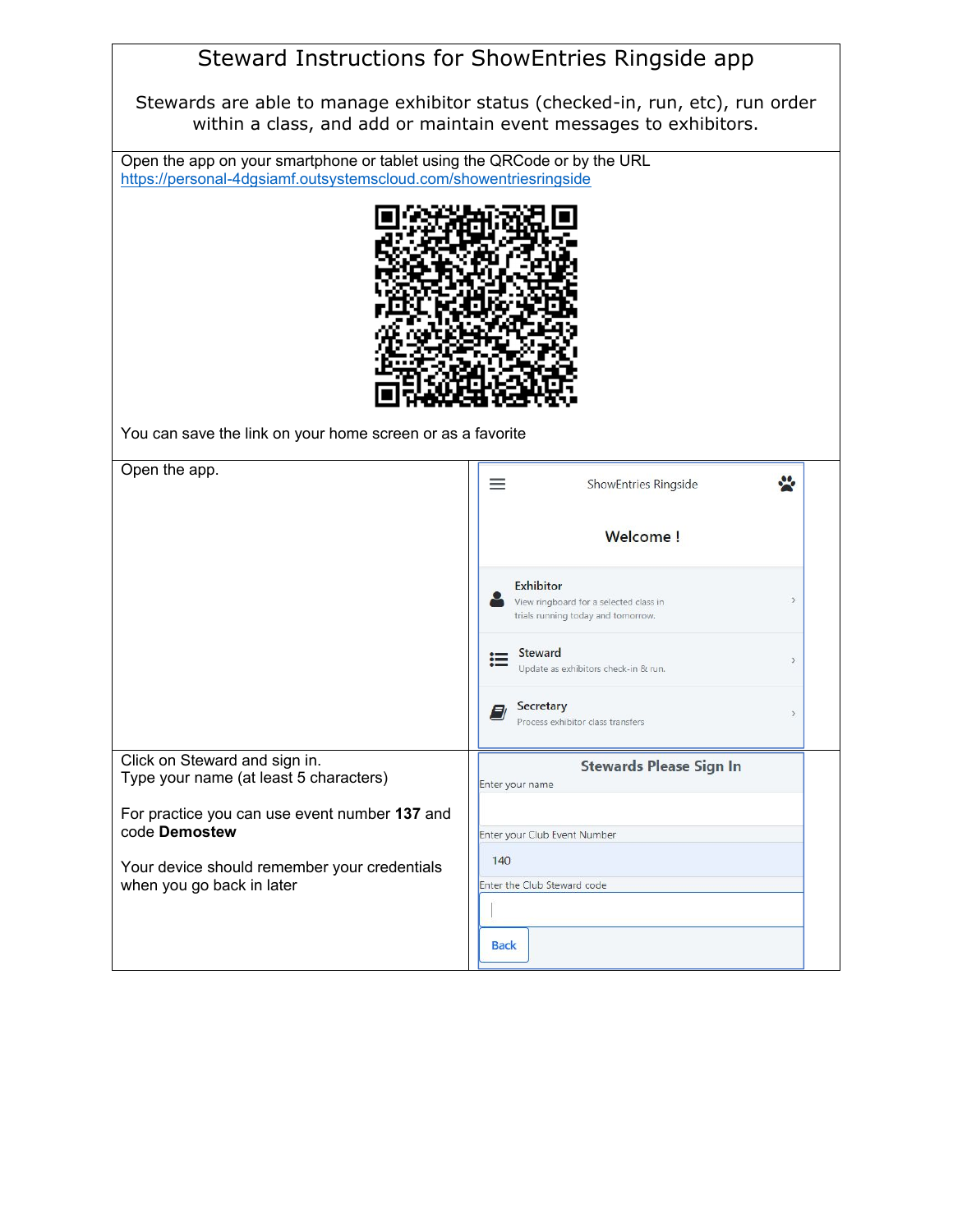| After signing in, you will see the list of trials for<br>your event, and a button to maintain Trial<br>Messages. | $\equiv$<br><b>Stewards Trial List</b><br>Steward: Chris Brooks<br><b>Trial Date</b><br>TrialNo<br>Club<br>Competition<br><b>BRDTC</b><br>17 Nov 2020<br>Obedience<br>$\mathbf{1}$<br><b>Trial Messages</b><br><b>Back</b>                                                 |
|------------------------------------------------------------------------------------------------------------------|----------------------------------------------------------------------------------------------------------------------------------------------------------------------------------------------------------------------------------------------------------------------------|
| <b>Click on Trial Messages</b><br>Click on the $+$ to add a new message                                          | ≡<br>Event Message List<br><b>ShowEntries Event:</b><br>137                                                                                                                                                                                                                |
| Click on a message to edit or delete the<br>message.                                                             | 2020-11-15 21:15:00<br>Chris<br>Open B will use glove 2 and order V<br><b>Back</b>                                                                                                                                                                                         |
| To add a new message, fill in the details and<br>click save                                                      | ≡<br>New Event Message<br>SEI Event<br>137<br>Message<br>type the message here. newest messages will be at the top<br>Timestamp<br>誧<br>$mm/dd/yyyy$ --:-- --<br>Author<br>set the timestamp, put your name here, then save<br><b>Back</b><br><b>Delete</b><br><b>Save</b> |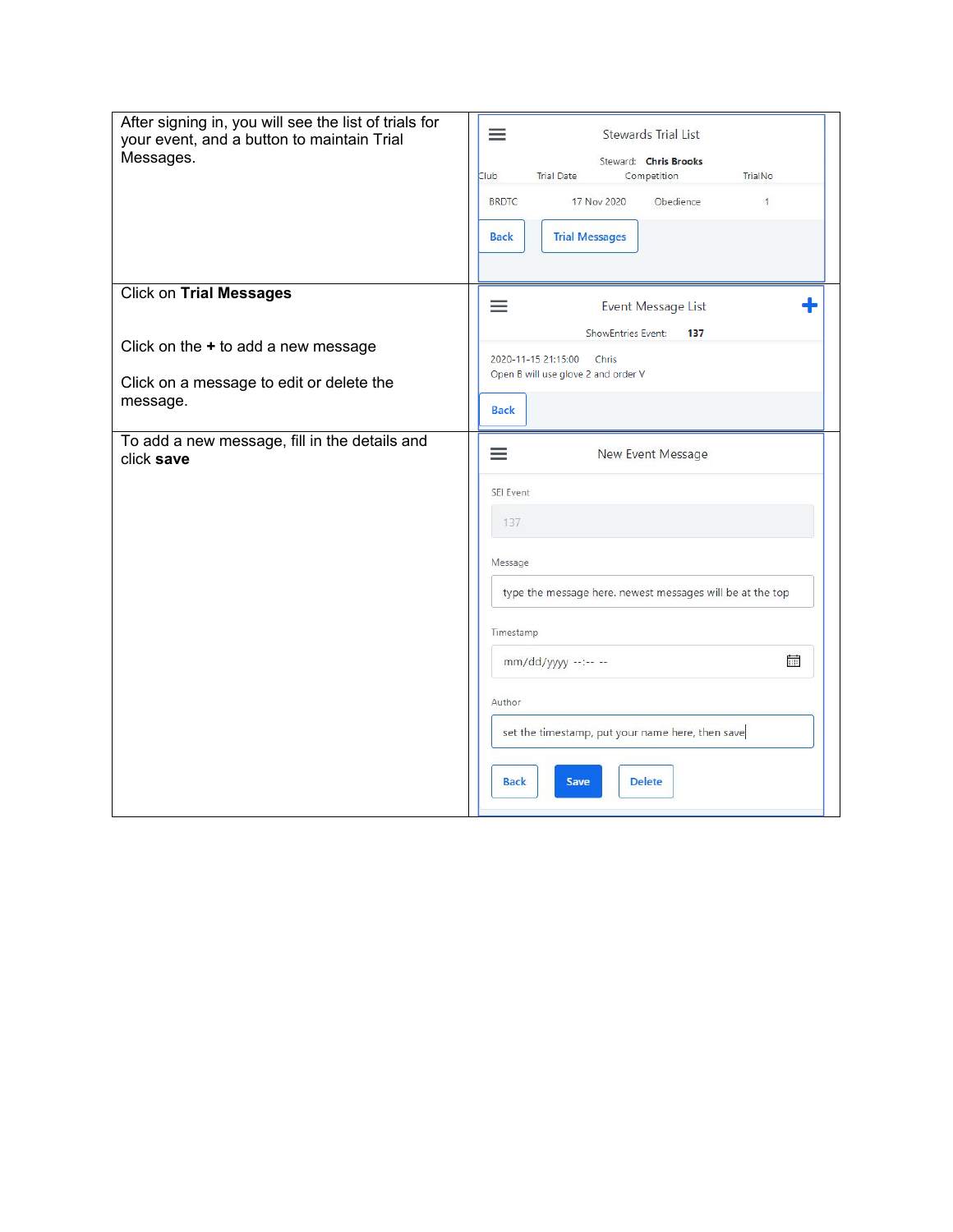| To edit a message, make the changes then<br>save, or click delete                                                                                                                                | ≡<br><b>Edit Event Message</b><br>SEI Event<br>137<br>Message<br>Open B will use glove 2 and order V<br>Timestamp<br>霝<br>11/15/2020 09:15 PM<br>Author<br>Chris                                                    |
|--------------------------------------------------------------------------------------------------------------------------------------------------------------------------------------------------|---------------------------------------------------------------------------------------------------------------------------------------------------------------------------------------------------------------------|
|                                                                                                                                                                                                  | <b>Back</b><br><b>Delete</b><br>Save                                                                                                                                                                                |
| Click on a trial date / competition to see classes                                                                                                                                               | $\equiv$<br><b>Stewards Trial List</b><br>Steward: Chris Brooks<br><b>Trial Date</b><br>TrialNo<br>Club<br>Competition<br><b>BRDTC</b><br>17 Nov 2020<br>Obedience<br>$\mathbf{1}$<br><b>Trial Messages</b><br>Back |
| The list of classes shows how many runs are still<br>pending. This will change as you maintain<br>exhibitors as having run already.                                                              | $\equiv$<br><b>Steward Class List</b><br>Steward: Chris Brooks<br><b>BRDTC</b><br>2020-11-14<br>$\blacksquare$<br>Obedience<br>Trial#                                                                               |
| If your club allows central check-in by armband<br>(applying to all classes for that armband in the<br>trial) you will also see an Armbands option<br>button. Click this to do central check-in. | runs pending<br>lass<br><b>Novice A</b><br>3<br><b>Novice B</b><br>9                                                                                                                                                |
| To go back to the list of trials, click the Trials<br>button.                                                                                                                                    | 9<br>Open A                                                                                                                                                                                                         |
| Click on a class to see and manage the entries<br>in the class                                                                                                                                   | <b>Open B &amp; Preferred Open</b><br>6                                                                                                                                                                             |
|                                                                                                                                                                                                  | 4<br><b>Utility A</b>                                                                                                                                                                                               |
|                                                                                                                                                                                                  | 8<br><b>Utility B &amp; Preferred Utility</b><br><b>Beginner Novice A</b><br>1                                                                                                                                      |
|                                                                                                                                                                                                  | 5<br><b>Beginner Novice B</b>                                                                                                                                                                                       |
|                                                                                                                                                                                                  | <b>Armbands</b><br><b>Trials</b>                                                                                                                                                                                    |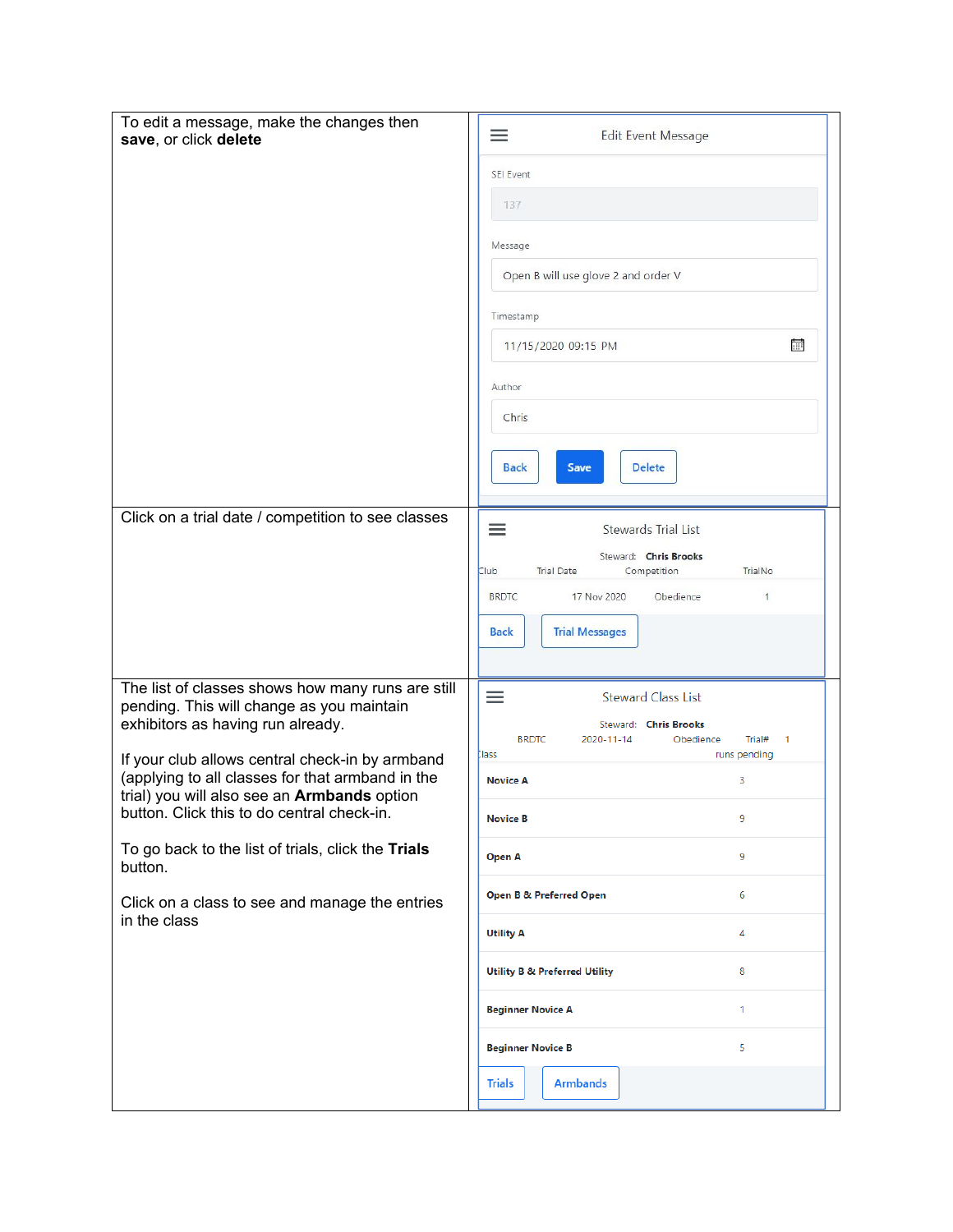| On this screen you can change status or move<br>an exhibitor to run in a different run order within<br>the class.<br>Swipe left then click to | C<br>$\equiv$<br>Open B & Preferred Open<br>Chris Brooks<br>Steward:<br><b>BRDTC</b><br>2020-11-17<br>Obedience<br>trial<br>1<br>Armband<br>Breed |
|-----------------------------------------------------------------------------------------------------------------------------------------------|---------------------------------------------------------------------------------------------------------------------------------------------------|
| / Check in<br>$\bullet$                                                                                                                       | 63<br><b>Border Collie</b>                                                                                                                        |
| A mark Absent                                                                                                                                 |                                                                                                                                                   |
| Clear status back to <b>blank</b>                                                                                                             | 79<br><b>Golden Retriever</b>                                                                                                                     |
| You can also swipe a long left to set checked-in<br>without having to click                                                                   | $\prime$<br>77<br><b>Belgian Malinois</b>                                                                                                         |
| Swipe right then click, or swipe long right, to                                                                                               | 75<br><b>Doberman Pinscher</b><br>A                                                                                                               |
| mark as having entered the ring or having run:<br>x                                                                                           | 65<br><b>Labrador Retriever</b>                                                                                                                   |
|                                                                                                                                               | 61<br><b>Spanish Water Dog</b>                                                                                                                    |
|                                                                                                                                               | 60<br><b>Shetland Sheepdog</b>                                                                                                                    |
|                                                                                                                                               | 68<br><b>Australian Cattle Dog</b>                                                                                                                |
|                                                                                                                                               | <b>List of Classes</b>                                                                                                                            |
| You can double-click / double-tap on an entry to<br>see the details for that particular entry:                                                | <b>Entry Detail</b>                                                                                                                               |
|                                                                                                                                               | 4PAW<br>2021-02-14<br>Obedience<br>trial<br>- 0                                                                                                   |
|                                                                                                                                               | Armband<br>44                                                                                                                                     |
|                                                                                                                                               | Golden Retriever<br><b>Breed</b>                                                                                                                  |
|                                                                                                                                               | CallName<br><b>Stevie</b>                                                                                                                         |
|                                                                                                                                               | LastName<br>Tisdale                                                                                                                               |
|                                                                                                                                               | 20<br>Jump                                                                                                                                        |
|                                                                                                                                               |                                                                                                                                                   |
|                                                                                                                                               | <b>Back</b>                                                                                                                                       |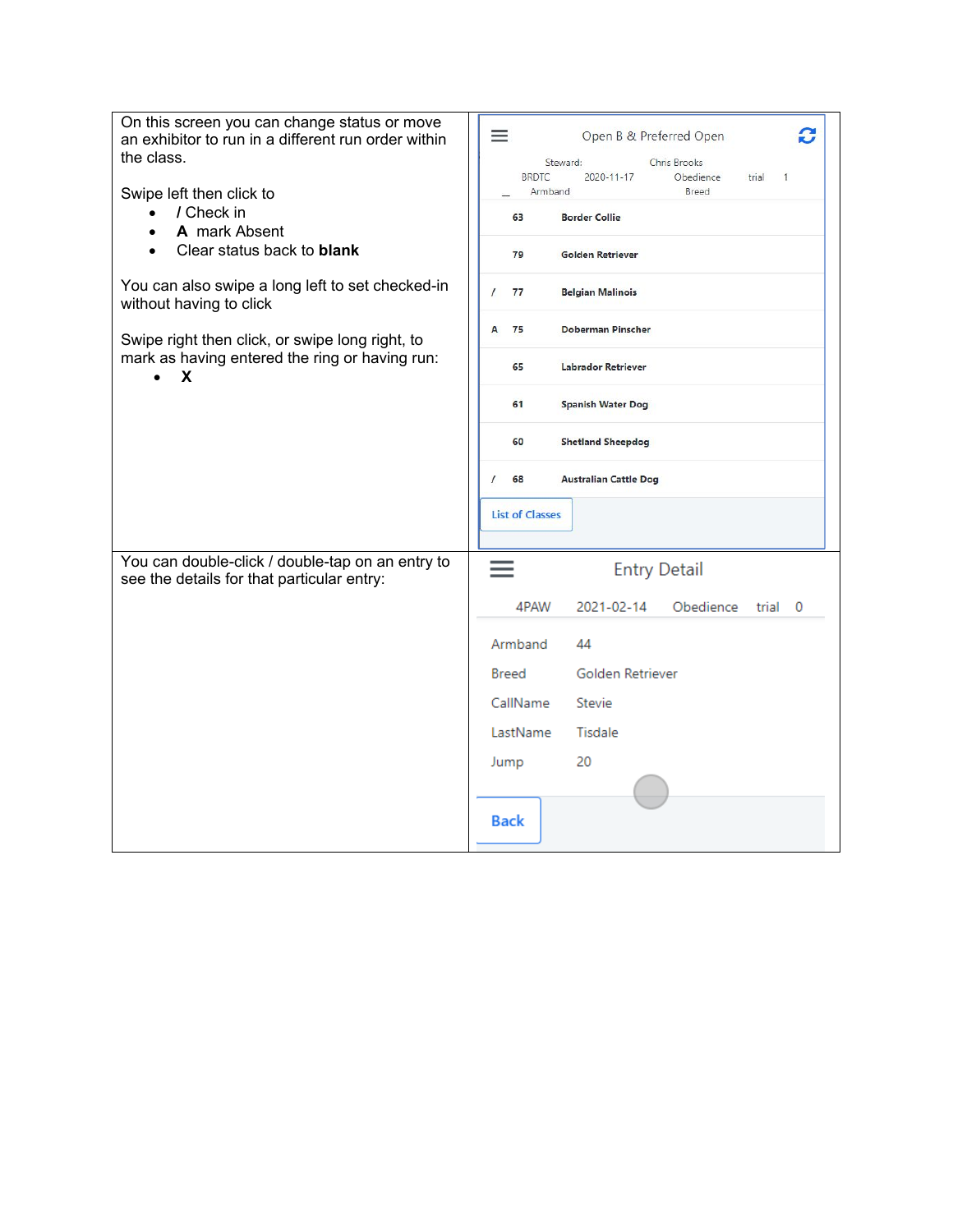| To move a dog in run order, tap once on the<br>breed. The line will highlight in yellow to show<br>the dog selected to move<br>If you change your mind, or tapped the wrong  | $\equiv$<br>Open B & Preferred Open<br>Chris Brooks<br>Steward:<br><b>BRDTC</b><br>2020-11-17<br>Obedience<br>trial<br>1<br>Breed<br>Armband      |
|------------------------------------------------------------------------------------------------------------------------------------------------------------------------------|---------------------------------------------------------------------------------------------------------------------------------------------------|
| dog, tap once again and the highlight will go<br>away, indicating the dog is no longer selected                                                                              | 63<br><b>Border Collie</b><br>79<br><b>Golden Retriever</b>                                                                                       |
| After selecting, choose the dog in the position<br>you want to move to. For example, to move the<br>Lab to run second in the class, tap next on the                          | <b>Belgian Malinois</b><br>77                                                                                                                     |
| Golden which is currently running second.                                                                                                                                    | 75<br><b>Doberman Pinscher</b><br>A                                                                                                               |
| You can move to any position from first to last or<br>in between.                                                                                                            | 65<br>Labrador Retriever                                                                                                                          |
|                                                                                                                                                                              | 61<br><b>Spanish Water Dog</b>                                                                                                                    |
|                                                                                                                                                                              | 60<br><b>Shetland Sheepdog</b>                                                                                                                    |
|                                                                                                                                                                              | 68<br><b>Australian Cattle Dog</b><br>$\prime$                                                                                                    |
|                                                                                                                                                                              | <b>List of Classes</b>                                                                                                                            |
| After tapping on the target position, the target<br>position line will momentarily highlight in light<br>red, as a visual indication that the move is going<br>to take place | C<br>$\equiv$<br>Open B & Preferred Open<br>Steward:<br>Chris Brooks<br><b>BRDTC</b><br>2020-11-17<br>Obedience<br>trial<br>1<br>Armband<br>Breed |
|                                                                                                                                                                              | 63<br><b>Border Collie</b>                                                                                                                        |
|                                                                                                                                                                              | 79<br>Golden Retriever                                                                                                                            |
|                                                                                                                                                                              | 77<br>$\prime$<br><b>Belgian Malinois</b>                                                                                                         |
|                                                                                                                                                                              | 75<br><b>Doberman Pinscher</b><br>A                                                                                                               |
|                                                                                                                                                                              | 65<br>Labrador Retriever                                                                                                                          |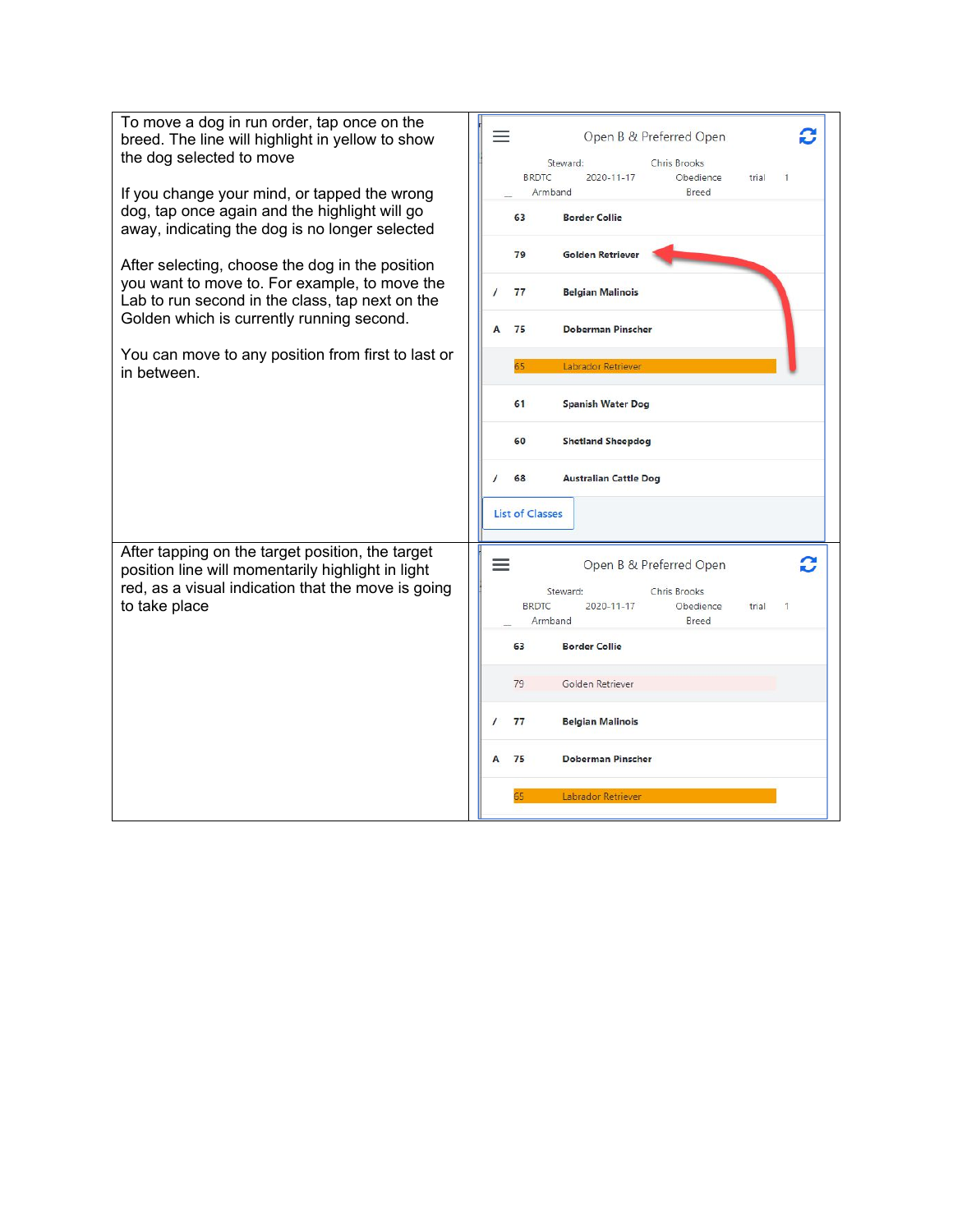The app will make the change. The Lab moves to position 2, and highlights in green to show the dog just moved.

The Golden moves to position 3 and so on down the list.

At this point you can stay on the screen to move other dogs or mark other dogs checked-in or run or absent.

To go to another class, click on **List of Classes.**

For other information or to return directly to the home screen, click on the menu icon

|          |      | Steward:                     | Chris Brooks      |  |  |
|----------|------|------------------------------|-------------------|--|--|
|          |      | BRDTC 2020-11-17             | Obedience trial 1 |  |  |
|          |      | Armband                      | Breed             |  |  |
|          | 63 7 | <b>Border Collie</b>         |                   |  |  |
|          | 65   | Labrador Retriever           |                   |  |  |
|          | 79   | <b>Golden Retriever</b>      |                   |  |  |
| $\prime$ | 77   | <b>Belgian Malinois</b>      |                   |  |  |
|          | A 75 | <b>Doberman Pinscher</b>     |                   |  |  |
|          | 61   | <b>Spanish Water Dog</b>     |                   |  |  |
|          | 60   | <b>Shetland Sheepdog</b>     |                   |  |  |
| $\prime$ | 68   | <b>Australian Cattle Dog</b> |                   |  |  |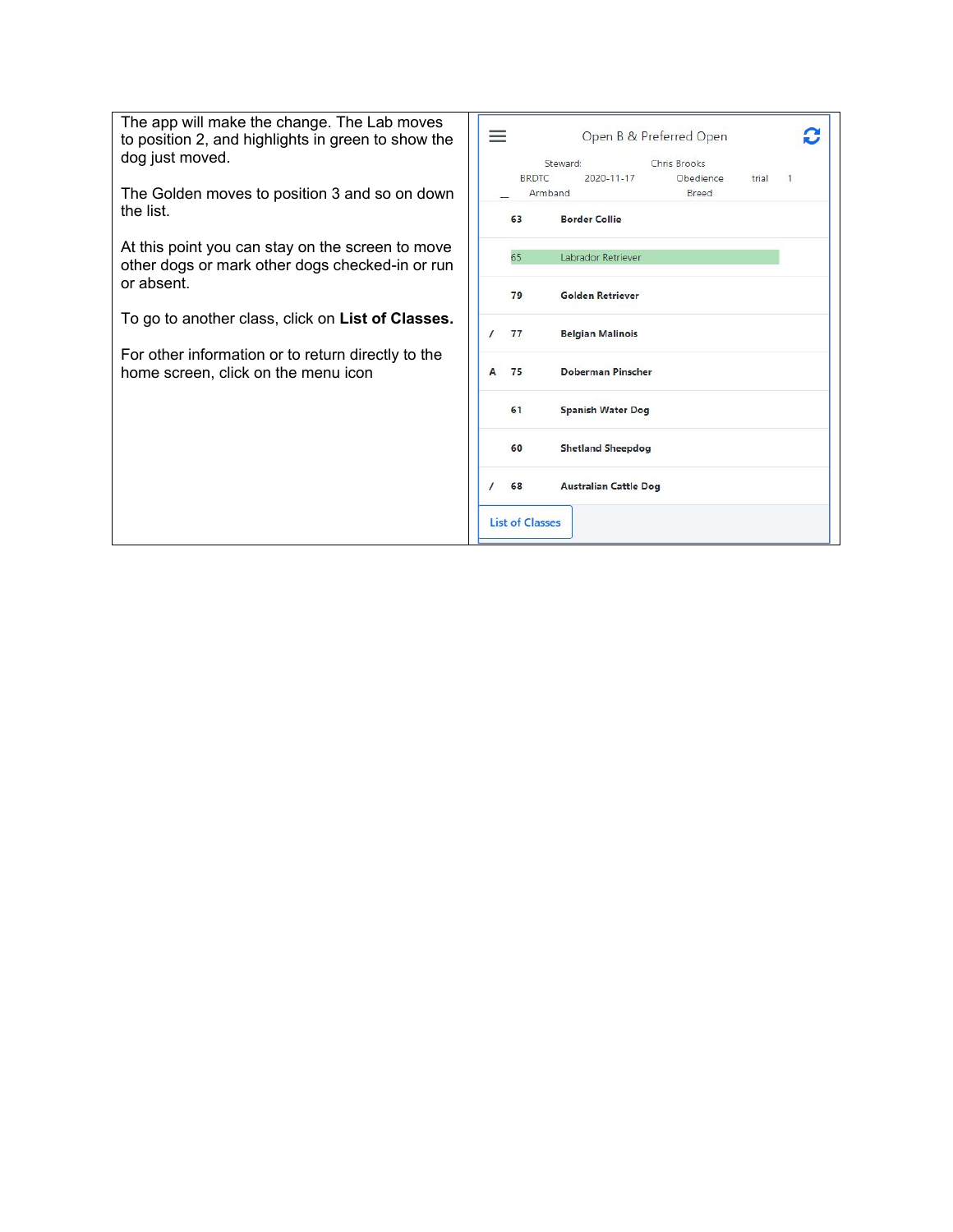| The Armbands button takes you to the screen for<br>central check-in.                                                                                   | C<br>≡<br>Armbands by Trial                                                                           |
|--------------------------------------------------------------------------------------------------------------------------------------------------------|-------------------------------------------------------------------------------------------------------|
| On this screen you can change status for an<br>exhibitor by armband number.                                                                            | Steward:<br>Chris Brooks<br><b>BRDTC</b><br>Obedience<br>2020-11-14<br>trial<br>1<br>Breed<br>Armband |
| Swipe left then click to<br>/ Check in<br>$\bullet$                                                                                                    | 38<br>All American Dog<br>39                                                                          |
| A mark Absent<br>Clear status back to <b>blank</b><br>$\bullet$                                                                                        | Whippet<br>Doberman Pinscher<br>40                                                                    |
| You can also swipe a long left to set checked-in<br>without having to click                                                                            | <b>Border Collie</b><br>41                                                                            |
| The new status will apply to all classes in the<br>trial. This applies if your practice is to assign one                                               | 42<br>Labrador Retriever                                                                              |
| armband number per dog.                                                                                                                                | 43<br>Dachshund                                                                                       |
| The new status will show after the updates are<br>applied, except that the new status will never<br>override the "has run" status if already set for a | 44<br>German Shepherd Dog                                                                             |
| specific class.                                                                                                                                        | 45<br>Golden Retriever                                                                                |
| If this is the case, the status here will show $X$ ,<br>though the status you selected will be applied to                                              | 46<br><b>Belgian Malinois</b>                                                                         |
| any classes in which the exhibitor has not yet<br>run.                                                                                                 | Collie<br>47                                                                                          |
|                                                                                                                                                        | 48<br>Rottweiler                                                                                      |
|                                                                                                                                                        | Lagotto Romagnolo<br>49                                                                               |
|                                                                                                                                                        | 50<br>All American Dog                                                                                |
| You can see the details for any armband by<br>clicking on the entry.                                                                                   | $\equiv$<br><b>Armband Detail</b>                                                                     |
| The breed, call name, and exhibitor's last name                                                                                                        | <b>BRDTC</b><br>2020-11-14<br>Obedience<br>1<br>trial                                                 |
| are shown, along with the list of any classes in<br>which the dog is entered                                                                           | 77<br>Armband<br><b>Belgian Malinois</b><br>Breed                                                     |
|                                                                                                                                                        | Sonic<br>CallName                                                                                     |
|                                                                                                                                                        | LoScalzo<br>LastName                                                                                  |
|                                                                                                                                                        | Open B & Preferred Open                                                                               |
|                                                                                                                                                        | Utility B & Preferred Utility                                                                         |
|                                                                                                                                                        | <b>Back</b>                                                                                           |
| For other information or to return directly to the<br>welcome screen, click on the menu icon from<br>any screen                                        |                                                                                                       |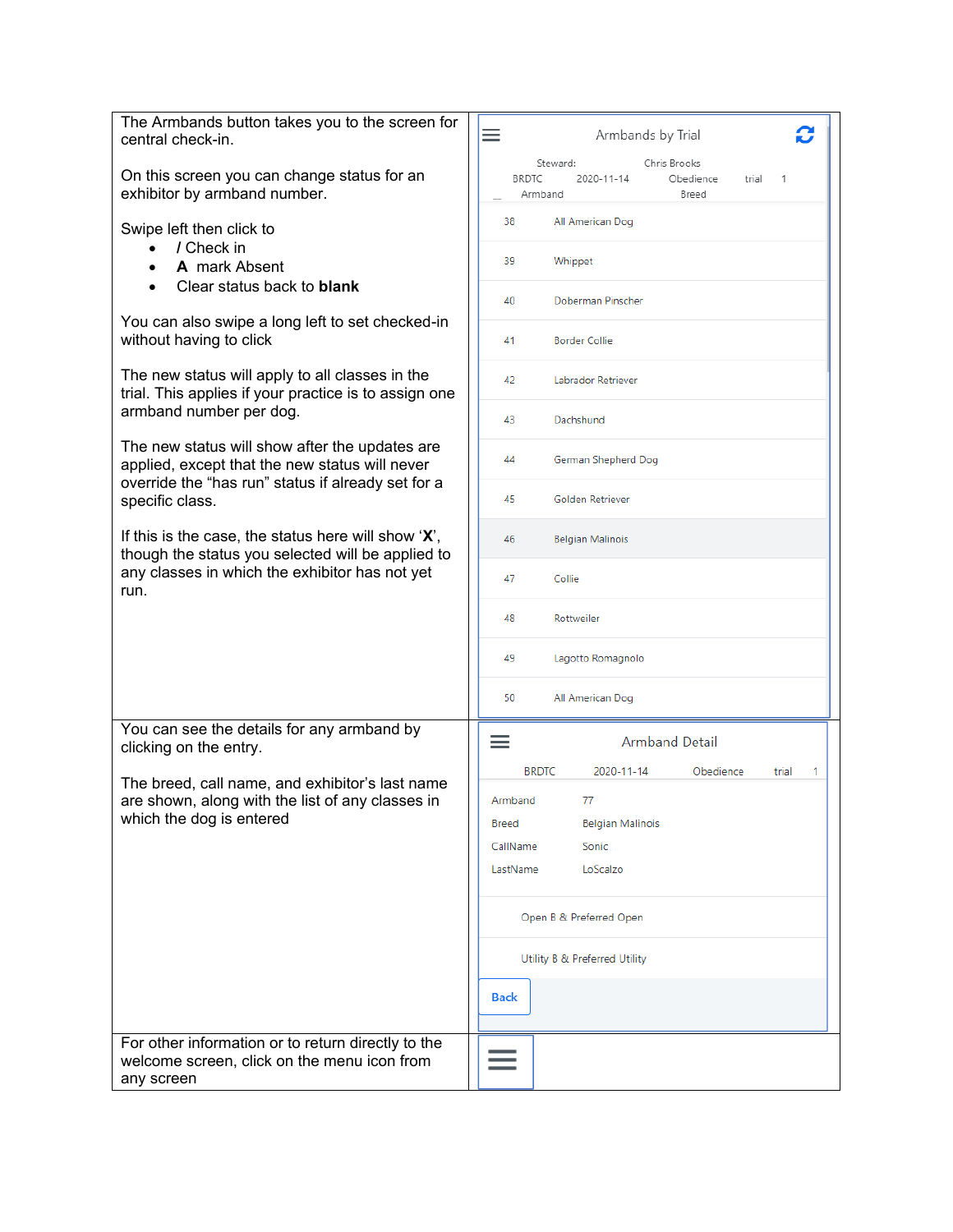| You can<br>Return to the welcome screen<br>$\bullet$<br>See the explanation of the legend<br>Share the QR Code with someone else<br>to use the app | ☑<br>ShowEntriesRingside<br>ShowEntries Ringside application Copyright<br>2020 Performance Advantage Consulting LLC<br><b>Welcome Screen</b><br>Run Status Legend<br>Share QR Code<br>Admin functions                                                |
|----------------------------------------------------------------------------------------------------------------------------------------------------|------------------------------------------------------------------------------------------------------------------------------------------------------------------------------------------------------------------------------------------------------|
| Status legends                                                                                                                                     | φ<br>Legend<br>$\equiv$<br>Entry<br><b>Status</b><br>Symbol Represents<br>- not checked in (blank)<br>A - absent<br>/ - checked in<br>X - in ring or finished run<br>A and X are excluded from the list and count of runs<br>pending.<br><b>Back</b> |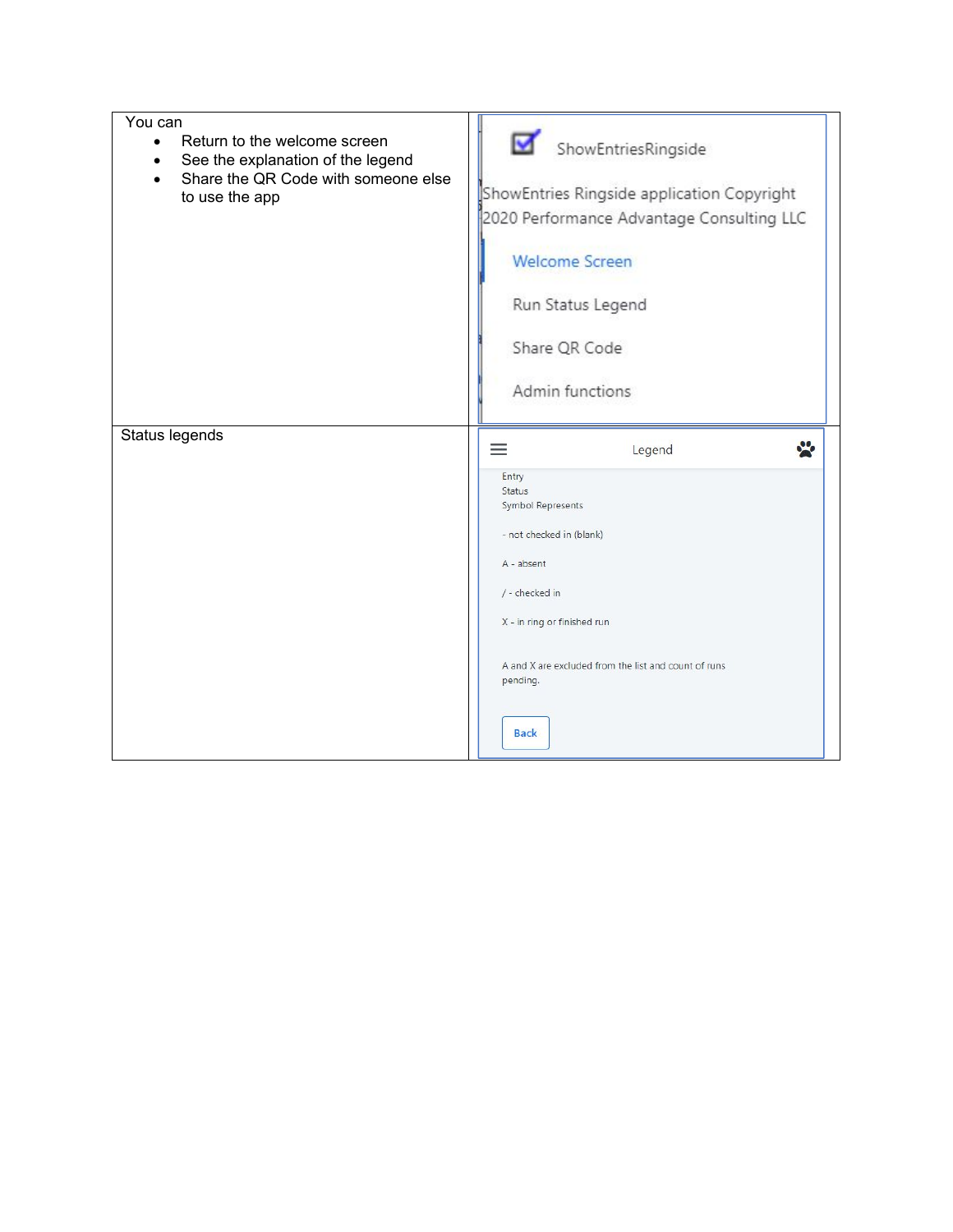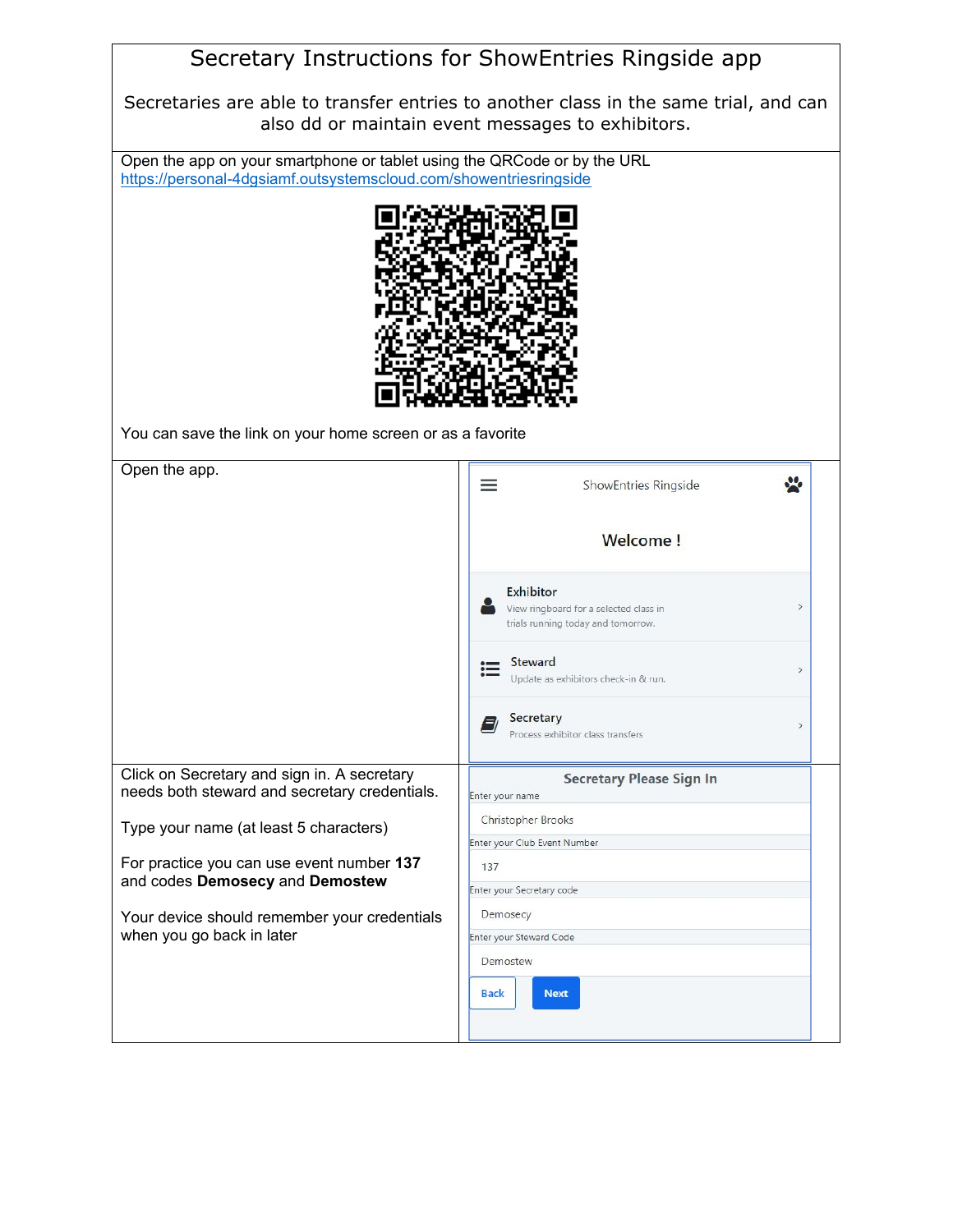| After signing in, you will see the list of trials for<br>your event, and a button to maintain Trial<br>Messages, the same as for Stewards.                                                                                                                                                                                | $\equiv$<br>Stewards Trial List<br>Steward: Chris Brooks<br>Club<br><b>Trial Date</b><br>TrialNo<br>Competition<br><b>BRDTC</b><br>17 Nov 2020<br>Obedience<br>$\mathbf{1}$<br><b>Back</b><br><b>Trial Messages</b> |
|---------------------------------------------------------------------------------------------------------------------------------------------------------------------------------------------------------------------------------------------------------------------------------------------------------------------------|---------------------------------------------------------------------------------------------------------------------------------------------------------------------------------------------------------------------|
| The list of classes is also the same as for<br>stewards.<br>If your club allows central check-in by armband<br>(applying to all classes for that armband in the<br>trial) you will also see an <b>Armbands</b> option<br>button. Click this to do central check-in.<br>To go back to the list of trials, click the Trials | ≡<br><b>Steward Class List</b><br>Steward: Chris Brooks<br><b>BRDTC</b><br>2020-11-14<br>Obedience<br>Trial#<br>$\mathbf{1}$<br>lass<br>runs pending<br><b>Novice A</b><br>3<br>9<br><b>Novice B</b>                |
| button.                                                                                                                                                                                                                                                                                                                   | 9<br>Open A                                                                                                                                                                                                         |
| Click on a class to see and manage the entries<br>in the class, the same as for stewards with two                                                                                                                                                                                                                         | <b>Open B &amp; Preferred Open</b><br>6                                                                                                                                                                             |
| exceptions:<br>Only stewards can change run order in<br>a class                                                                                                                                                                                                                                                           | 4<br><b>Utility A</b>                                                                                                                                                                                               |
| Only secretaries can move the entry to<br>a different class                                                                                                                                                                                                                                                               | <b>Utility B &amp; Preferred Utility</b><br>8                                                                                                                                                                       |
|                                                                                                                                                                                                                                                                                                                           | 1<br><b>Beginner Novice A</b>                                                                                                                                                                                       |
|                                                                                                                                                                                                                                                                                                                           | 5<br><b>Beginner Novice B</b><br><b>Armbands</b><br><b>Trials</b>                                                                                                                                                   |
| On the entries screen for secretaries, you can<br>change status.<br>Swipe left then click to<br>/ Check in<br>A mark Absent<br>Clear status back to <b>blank</b>                                                                                                                                                          | C<br>≡<br>Open B & Preferred Open<br>Secretary:<br>Chris Brooks<br><b>BRDTC</b><br>$2020 - 11 - 14$<br>Obedience<br>trial#<br>RunOrder<br>Armband<br>Breed<br>77<br><b>Belgian Malinois</b><br>1                    |
| You can also swipe a long left to set checked-in<br>without having to click<br>Swipe right then click, or swipe long right, to<br>mark as having entered the ring or having run:                                                                                                                                          | 75<br><b>Doberman Pinscher</b><br>$\overline{a}$                                                                                                                                                                    |
|                                                                                                                                                                                                                                                                                                                           | 68<br><b>Australian Cattle Dog</b><br>з<br>65<br><b>Labrador Retriever</b><br>4                                                                                                                                     |
| X<br>$\bullet$                                                                                                                                                                                                                                                                                                            | 63<br><b>Border Collie</b><br>5                                                                                                                                                                                     |
| The secretary will see run order populated. To<br>move the entry to a different class, click on the<br>entry.                                                                                                                                                                                                             | <b>Spanish Water Dog</b><br>6<br>61                                                                                                                                                                                 |
|                                                                                                                                                                                                                                                                                                                           | <b>List of Classes</b>                                                                                                                                                                                              |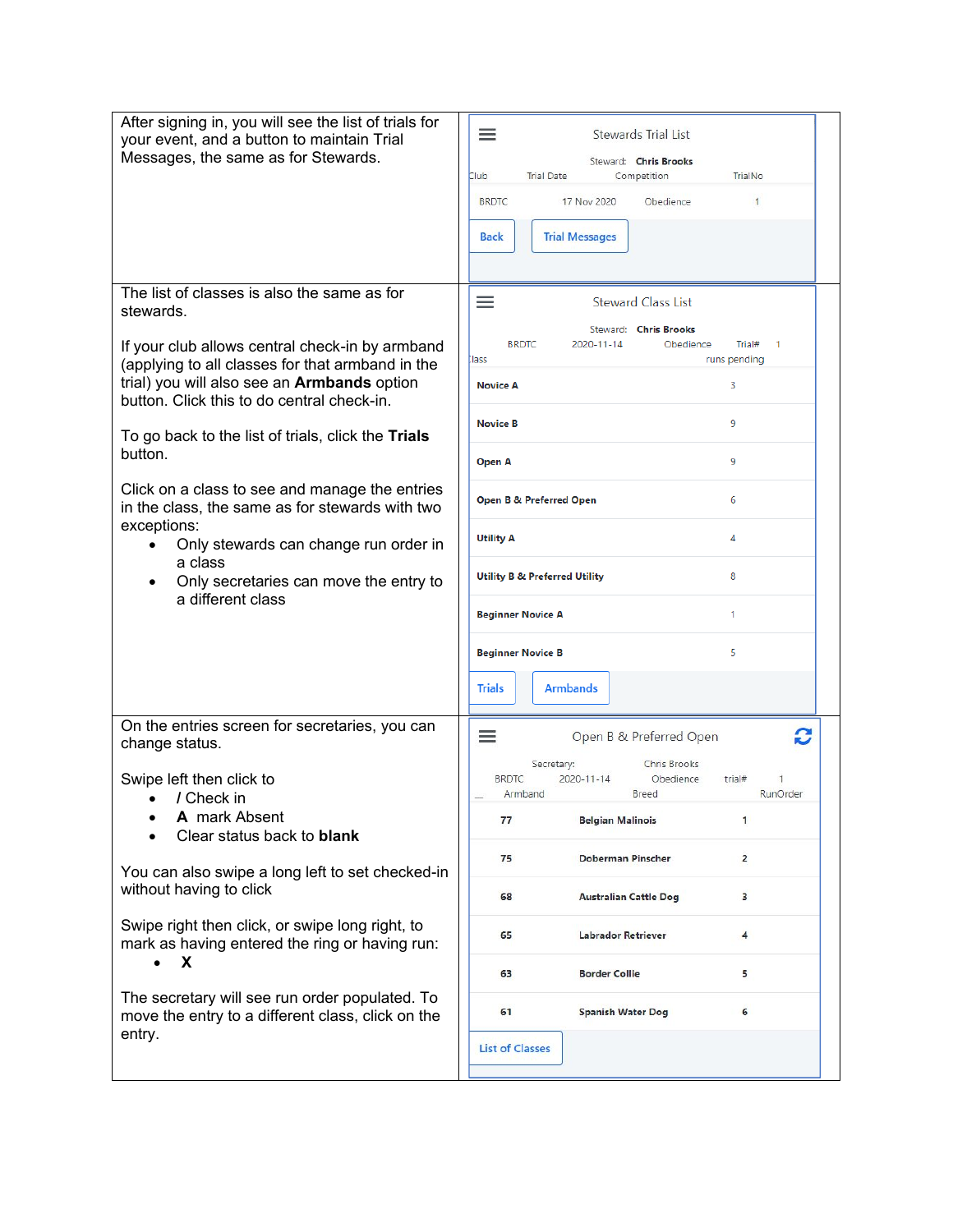| The armband, breed, and current class are<br>shown.                                   | $\equiv$<br>Edit Entry RunOrder                                                                                                                                                                                                                                                                   |
|---------------------------------------------------------------------------------------|---------------------------------------------------------------------------------------------------------------------------------------------------------------------------------------------------------------------------------------------------------------------------------------------------|
| Click on the To Class dropdown box arrow.                                             | 45<br>Armband<br>Golden Retriever<br><b>Breed</b><br>From Class<br>Novice B<br>To Class<br>Select Transfer To Class<br>✓<br>6<br>New RunOrder *<br><b>Back</b><br>Save                                                                                                                            |
| The To Class dropdown list will populate with<br>all other classes in the same trial. | 65<br>Armband<br>Labrador Retriever<br>Breed<br>From Class<br>Open B & Preferred Open<br>To Class<br>Select Transfer To Class<br>Select Transfer To Class<br>Novice A<br>Novice B<br>Open A<br><b>Utility A</b><br>Utility B & Preferred Utility<br><b>Beginner Novice A</b><br>Beginner Novice B |
| Select the new class                                                                  | Edit Entry RunOrder<br>≡                                                                                                                                                                                                                                                                          |
| The run order will be set to the end of the class.                                    |                                                                                                                                                                                                                                                                                                   |
| Confirm that the selection is correct and click<br>Save.                              | Armband<br>65<br>Labrador Retriever<br>Breed<br>From Class<br>Open B & Preferred Open                                                                                                                                                                                                             |
| The entry will have been moved.                                                       | To Class                                                                                                                                                                                                                                                                                          |
| The steward can change the run order if<br>needed.                                    | Open A<br>$\checkmark$<br>10<br>New RunOrder *<br><b>Back</b><br>Save                                                                                                                                                                                                                             |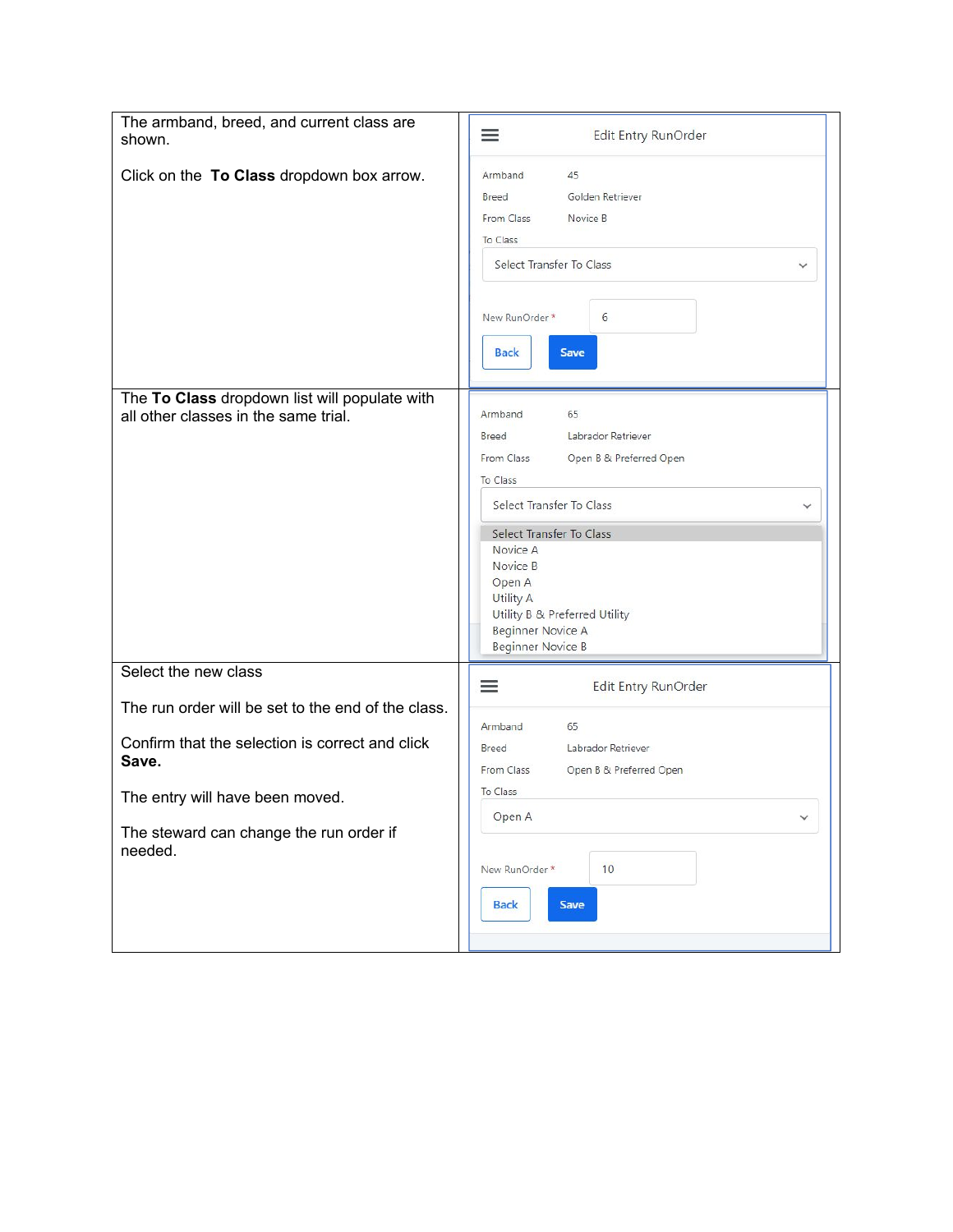# Organizing Data for ShowEntries Ringside app

Data is organized in a hierarchy.

**Club** Has a club name and one or more events

**Event** Has a club Has an event number and specific steward and secretary credentials.

> Can be a single trial, or a set of trials on a day, or for an entire weekend.

The primary reason for setting up with multiple events is to have separate steward and secretary credentials. When signing in, the person will se only the trials associated with that event.

#### **Trial** Has an event number Has a trial date Has a trial number on that date (1, or perhaps 1 and 2) Has a type of Competition Has a set of classes listed for the competition

Naming the competition allows you to determine how exhibitors (and stewards and secretaries) will see classes in the trial.

Typical choices might be to separate **Obedience** and **Rally** so they show only the respective classes. You could choose to show all classes using **Obed / Rally**

You could show **Scentwork** with trial numbers **1** and **2**. Or you could show **Scentwork – AM** and **Scentwork – PM** (each with only trial 1)

The choice is entirely up to the club.

**Class** Has a trial (defined by date, number, and competition) Has a class name Has a class sort sequence (how the names will be listed) Has a set of entries in the class